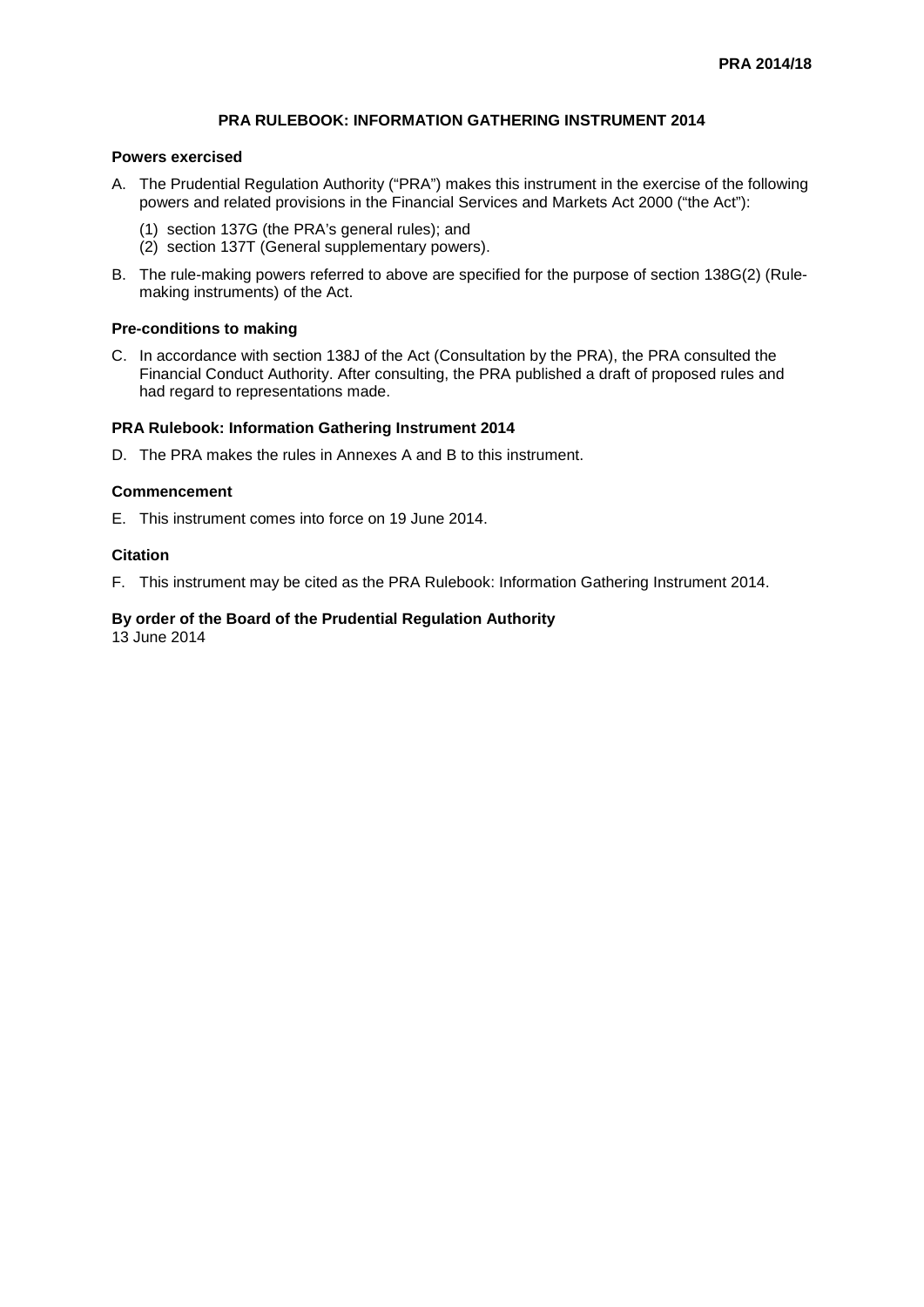## **Annex A**

# **PRA RULEBOOK – GLOSSARY**

Insert the following new definitions in the Glossary Part of the PRA Rulebook:

## *Capital Requirements Regulations*

means the Capital Requirements Regulations 2013 (SI 2013/3115).

## *employee*

means an individual:

- (1) who is employed or appointed by a *person* in connection with that *person's* business, whether under a contract of service or for services or otherwise; or
- (2) whose services, under an arrangement between that *person* and a third party, are placed at the disposal and under the control of that *person*.

## *material outsourcing*

means outsourcing services of such importance that weakness, or failure, of the services would cast serious doubt upon the *firm's* continuing satisfaction of the *threshold conditions* or compliance with the *Fundamental Rules*.

## *relevant legislation*

means:

- (1) *FSMA*;
- (2) the *Capital Requirements Regulations*;
- (3) any other *enactment*; or
- (4) any directly applicable *EU* regulation.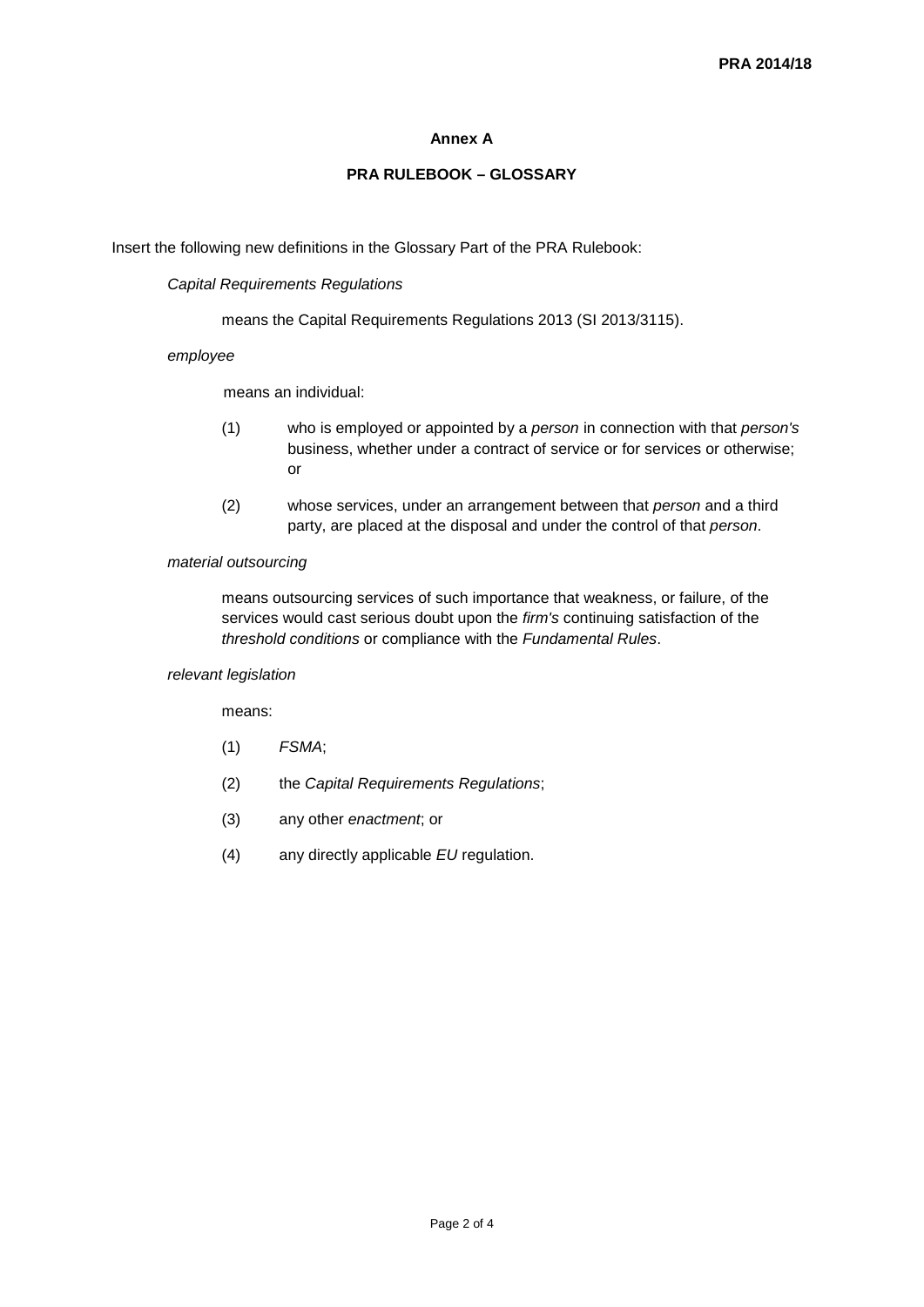# **Annex B**

In this Annex, the text is all new and is not underlined.

**Part** 

# **INFORMATION GATHERING**

**Chapter content**

- **1. APPLICATION**
- **2. COOPERATION**
- **3. ACCESS TO PREMISES**
- **4. ACCESS TO DOCUMENTS AND PERSONNEL**
- **5. INFORMATION REQUESTED ON BEHALF OF OTHER REGULATORS**

**Links**